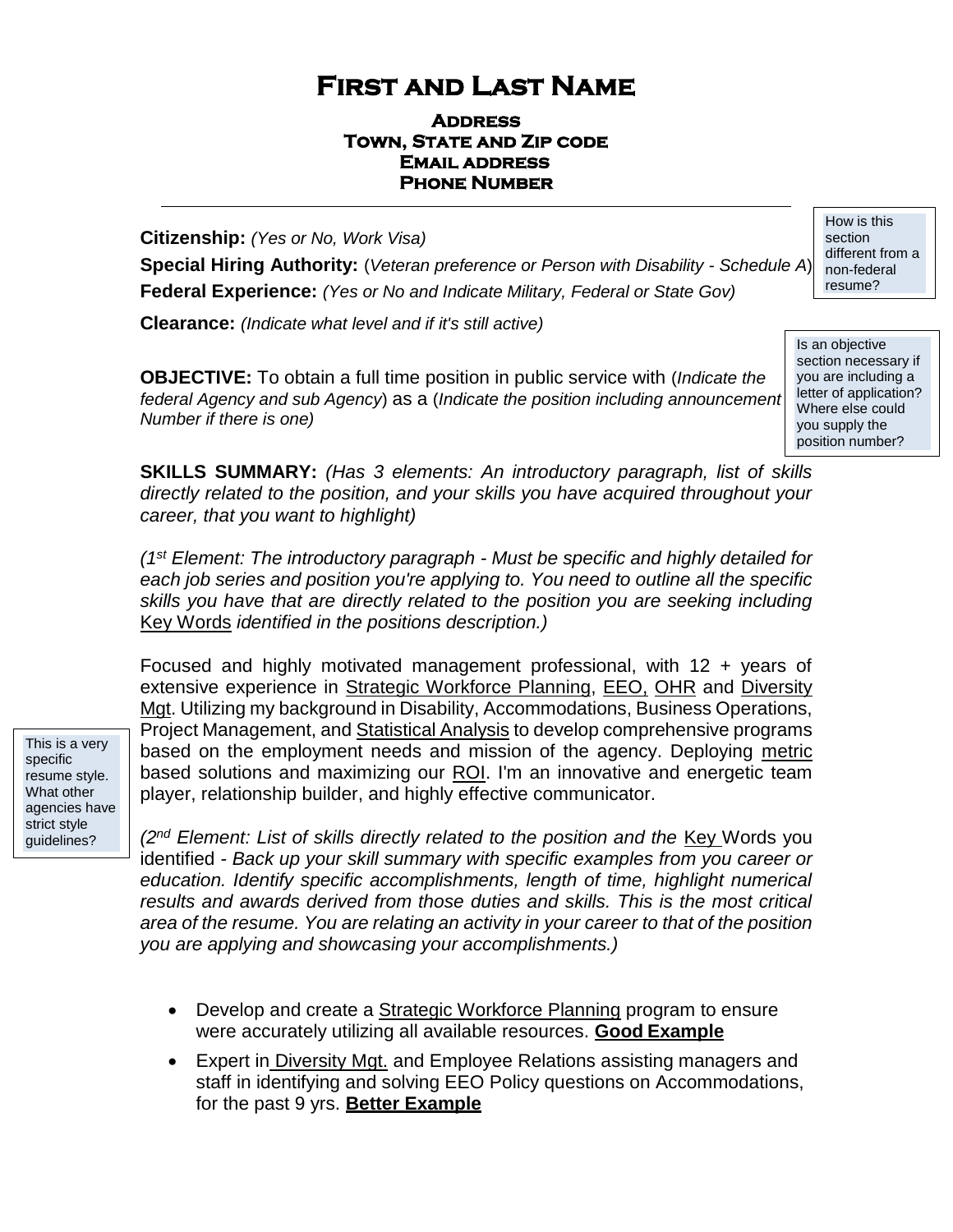• As Diversity manager I trained a staff of 100+ internal and external personnel on diversity rules and regulations. This lead to a 70% reduction in violations and improved the overall atmosphere at ABC Co. **Best Example**

*(3rd Element: Acquired skills - These are skills you want every employer to know you possess and feel they are what defines you as a model employee. Remember you MUST quantify and qualify every statement you make.)*

- What are the major differences between these three examples?
- Analyze, develop, test and incorporated IT business solutions to enhance business process control and tracking. **Good Example**
- Supervised, motivated, mentored and lead by example, using experience backed judgment, strong work ethic, and irreproachable integrity, derived from my 12yrs as a Department Manager at ABC Co. **Better Example**
- Developed and implemented a supply inventory program, which tracked our use of production and office materials. This provided us detailed reports of our available inventory at all times. Allowing us to make more informed purchasing decisions. Resulting in ABC Co. to save 500,000 per year. **Best Example**

#### **EMPLOYMENT HISTORY**

**Name of Employer Position & Title GS level or Salary and Years of Service**

*(This section should be identical to skill summary. Write up a brief description of duties, and identify your major roles and responsibilities. Describe in detail each position you held for at least the last 10 years and quantify and qualify each statement).*

*TIP: Describe each duty like you are teaching it to someone for the first time. We are not allowed to assume you can or can't do anything.*

*Ex: Cashier: A cashier can perform numerous duties, if you only list cashier we can only interpret that as someone we collected and distributed money).*

As Diversity Manager I analyze develop and manage programs and projects related to the successful deployment of our department's initiatives. My duties included ensuring we provided an inclusive work environment, free from discrimination and ensuring we met all federal and state regulations. This was accomplished by collecting, analyzing human capitol data and statistics from various sources to get an accurate analysis of the programs and work environment we provided our employees.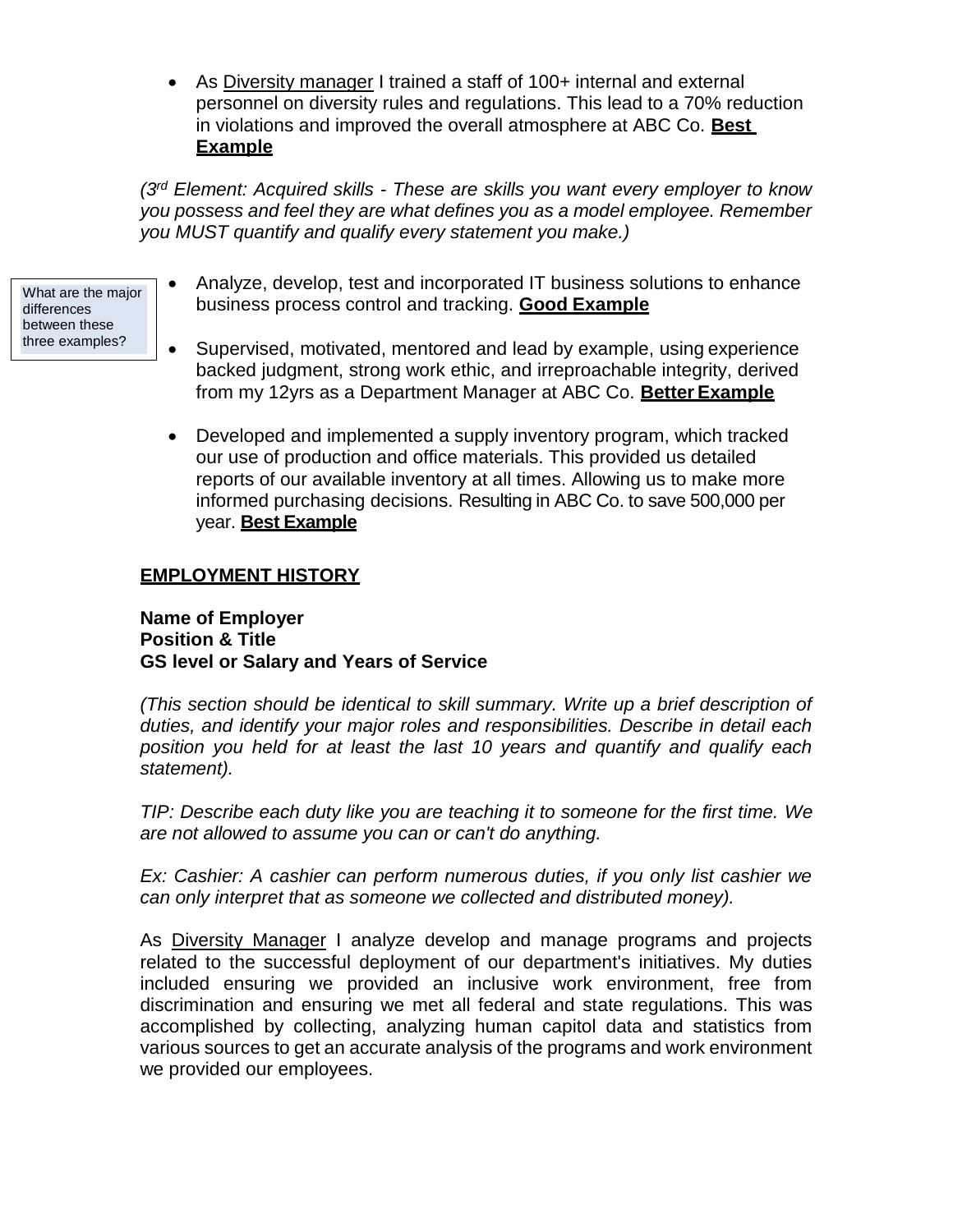- Performed labor market Statistical analysis and employment projections locally and nationally to determine our recruitment strategy to ensure we were recruiting from a diverse population. **Good Example**
- Coordinated with our OHR and EEO managers to develop programs to improve our diversity in the workplace. We preformed detailed analysis of the current workforce, and developed a strategy to ensure we targeted a broader workforce. This had an immediate impact on our community relations and a 20% increase in local sales. **Better Example**
- Diversity manager for the past 7 yrs I was responsible for a staff of 20 employees. I coordinated with our OHR to develop and measure our recruiting efficiency, to determine our cost per employee hired and accurate ROI. We identified various key elements related to recruiting and performed a statistical analysis on how we could reduce our cost per hire. This lead to a yearly savings of 15% on our recruiting expenses. **Best Example**

#### **ACCOMPLISHMENTS**

Is this section on a regular non-federal resume? Where would you normally list these details?

*(This is where you can identify any areas of your career you feel an employer will get a better understanding of who you are and your additional activities, to included honors received by organizations, exceeding specific goals on projects, etc)*

- 2011Supervised and developed the Specialty Hiring Program NonCompetitive Direct Hiring program at HHS and the OPDIVs
- 2008 Liaised with union and management on contract negotiations and labor dispute settlements with global manufacturer. Avoiding the loss of 200+ jobs and saving the company 1.3 million dollars.
- 2006 The Minority Entrepreneur Network Assisted 5 minority startup companies in researching, forecasting, and drafting their business plans and applications for SBL's and Angel investing.
- 2005 Restructured vendor contracts for a gross savings resulting in \$375K.per quarter.

### **COMPUTER SOFTWARE**

*(List all software and applications you are experienced in and at what level. Please indicate an formal training and where you received that training)*

### **ADDITIONAL TRAINING**

*(List any formal or informal training including accreditations and amount of hours in the specific field)*